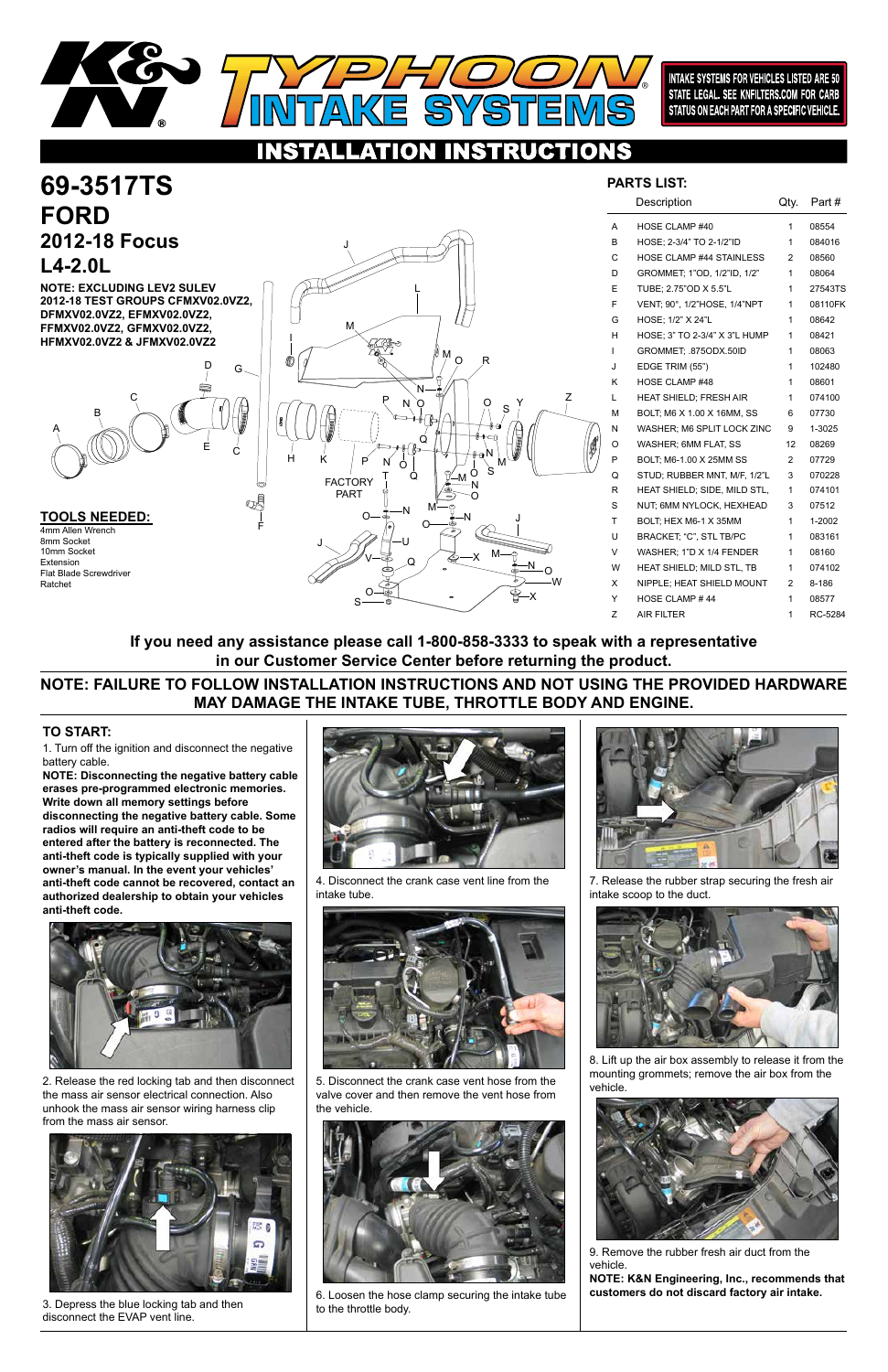# **Continued INSTALLATION INSTRUCTIONS**



10. Remove the bolt shown securing the intake silencer to the inner fender; lift up to remove the intake silencer from the vehicle.



11. Install the provided silicone hose (084016) onto the throttle body and secure with the provided hose clamp.



12. Install the two provided mounting studs onto the heat shield using the provided hardware.



13. Install the provided rubber mounted stud onto the heat shield as shown using the provided hardware.



14. Cut the provided edge trim into three sections, 30" long, 10.5" long and 9" long.



15. Install the 9" and 10.5" sections of edge trim onto the heat shield base as shown.



16. Set the heat shield base into position on the air box mounts.



17. Place the provided fender washer onto the fresh air intake scoop mount as shown.



18. Using the provided hardware, secure the provided bracket (083161) to the fresh air intake scoop mount and the rubber mounted stud on the heat shield base.

**NOTE: The provided fender washer from the previous step should be placed between the bracket and the fresh air intake scoop mount.**



19. Install the provided rubber mounted studs onto the heat shield as shown.



20. Loosen the hose clamp that secures the factory intake tube to the mass air sensor housing and then remove the hose from the mass air housing.



21. Remove the two bolts securing the mass air sensor housing to the air box; separate the mass air housing from the air box.



22. Secure the mass air sensor housing to the rubber mounted studs on the heat shield as shown using the provided hardware.

**NOTE: The provided bolts will need to be threaded through the holes in the mass air sensor.**



23. Install the provided hump hose (08421) onto the mass air sensor as shown and secure with the provided hose clamp.



24. Install the provided 1.0"OD grommet into the K&N® intake tube as shown.



25. Install the 90° vent fitting into the K&N® intake tube as shown.

**NOTE: Plastic NPT fittings are easy to cross thread. Install the vent fitting "hand" tight, then turn it two complete turns with a wrench.**



26. Install the K&N® intake tube completely into the silicone hump hose and then set the complete assembly onto the heat shield base.



27. Install the K&N® intake tube into the silicone hose on the throttle body, then align the heat shield and secure with the provided hardware. Align the intake tube and secure with the provided hose clamps.